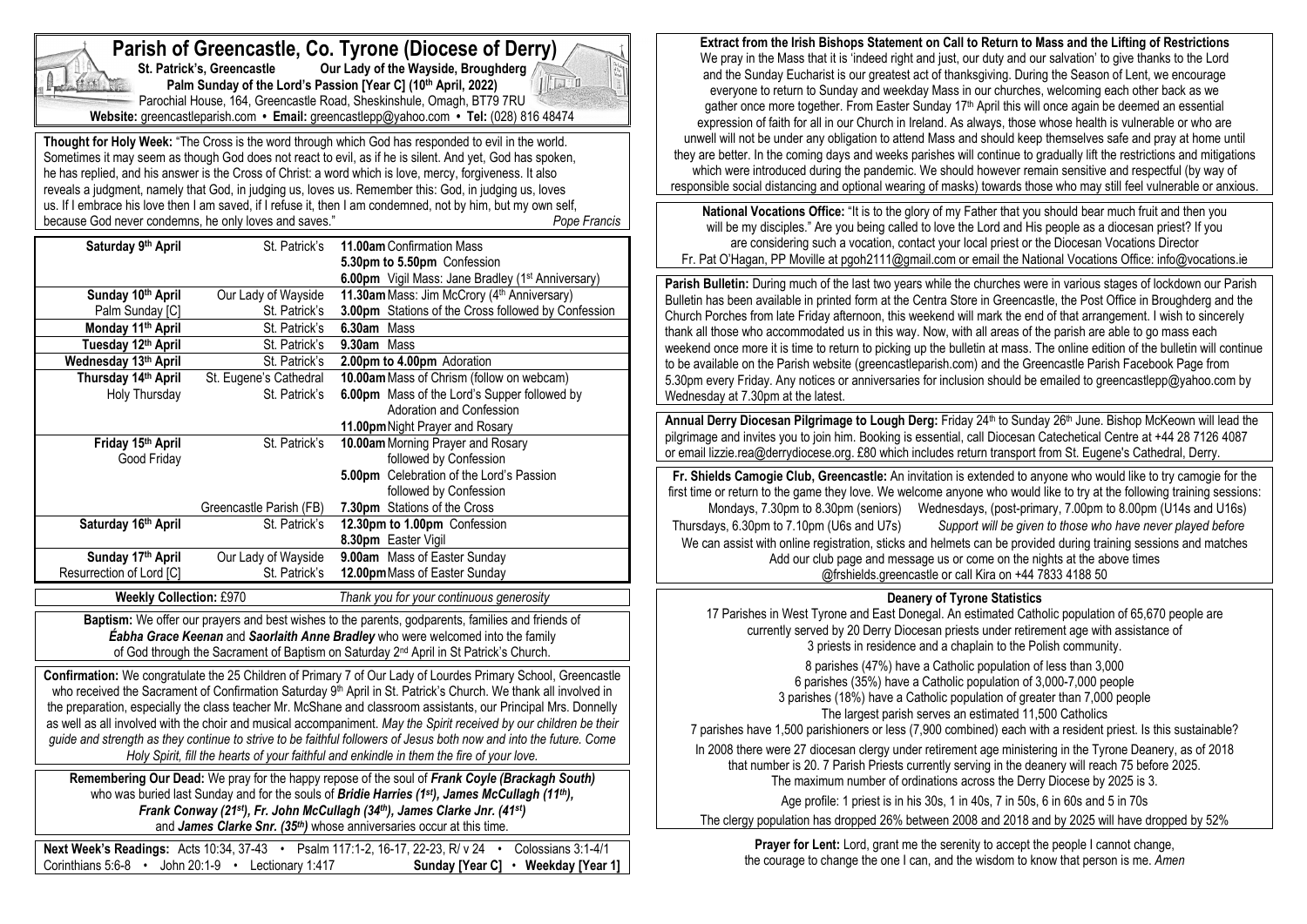**Pope Francis' Intention for April (please remember this in your personal prayers) For Health Care Workers:** We pray for health care workers who serve the sick and the elderly, especially in the poorest countries; may they be adequately supported by governments and local communities.

**Red Cross:** Can you spare 1 hour a week? Would you like to help the Red Cross care for people in your local community? We are looking for volunteers for our wheelchair service and volunteer drivers to help with deliveries and collections. No experience necessary. Full training provided and volunteer expenses reimbursed. *Call Julie White on (028) 7186 3764 / (078) 0302 4011*

## **The Spiritual Benefits of Weekly Eucharistic Adoration**

It helps us to grow in holiness. Jesus is ready to lavish on us, many extra graces and blessings, when we come and spend time with Him in Adoration. It helps us to appreciate Priesthood. Remember, "No Priests, no Eucharist". It is an established fact that where Jesus in the Blessed Sacrament is worshipped and adored vocations flourish. When we spend time with Jesus in Eucharistic Adoration each week or more often, we experience a great peace and contentment.

> "…of all devotions, that of adoring Jesus in the Blessed Sacrament is the greatest after the Sacraments themselves". *Pope St. John Paul II*

**Eucharistic Adoration** Prayer Intentions for each hour of weekly Adoration **12noon – 1.00pm** Vocation to Priesthood and Religious Life **1.00pm – 2.00pm** Married couples and those preparing for Marriage **2.00pm – 3.00pm** Sick and the Housebound **• 3.00pm – 4.00pm** Strengthening of Faith in our young people **4.00pm – 5.00pm** Parish Unity **• 5.00pm – 6.00pm** Protecting life and the Earth **6.00pm – 7.00pm** The Holy Souls and the Bereaved

**Guidelines on Use of Modern Technology when Working with Children –** *Use of Photography and Video***:** The use of photography and video is an issue of great concern among those working with children. The Diocese recognises that every parish has their own arrangements in relation to its use in schools, youth groups and for the sacraments however the guidelines have been devised below to aid parishes and diocesan groups:

- It is always good practice to seek *written* permission from a parent or guardian before taking any photographs or video footage of children. This written permission must be sought from the parent/guardian or the person who owns the photograph before it can be displayed on promotional materials or websites. This can be incorporated in the registration form when a child joins a group (template permission Resource 10);
- Neither names nor any personal information should be displayed alongside any photographs;
- Special consideration should be given where taking photographs or video footage might be misinterpreted, or the images could be seen as provocative (e.g. beach trip or gymnastics display etc.). It is not to say, however, that with the right planning, these events cannot be recorded and enjoyed.

Photography and video recording are important methods of recording social activity and providing an historic record – illustrating and validating important moments in people's lives. This process is a powerful and personal one, and therefore we must respect the rights of all to make the choice whether or not to be photographed. *From Safeguarding Policy and Procedures, published on behalf of the Diocesan Safeguarding Committee*

**Child Safeguarding:** If you or anyone you know has a concern or wishes to report an allegation directly to the statutory authorities, please contact the PSNI / local Health and Social Care Trust. If you are contacting the latter, ask to speak to the Duty Social Worker. Alternatively, if you have a child safeguarding concern in relation to any member of Church personnel and wish to report it to Church authorities, please contact one of the diocesan designated persons, who will in turn report your concern to the relevant statutory authorities. *See poster at entrance*

**Epilepsy Action NI:** Are you, or someone you care for, living with epilepsy or brain injury? Epilepsy Action NI and Headway work in partnership to deliver a community-based counselling service in Omagh. The Counselling service is for people over the age of 18 who are affected by epilepsy and / or brain injury or are caring for someone with epilepsy / brain injury and would like some emotional support.

| <b>Parish Liturgy for April</b> | St. Patrick's (6.00pm Vigil)    | Our Lady of the Wayside (11.30am) |  |
|---------------------------------|---------------------------------|-----------------------------------|--|
| <b>Readers</b>                  | Orla Scullion / Roisin Scullion | Isabella McKenna                  |  |
| <b>Eucharistic Ministry</b>     | Eileen McKenna                  | Mary McCrory                      |  |
| <b>Pravers of Faithful</b>      | Cailin Joe McDonald             | Ciatai Warnock                    |  |
| <b>Altar Society</b>            | Maria Bradley and JP2 Students  | Carmel McCrory                    |  |
|                                 | Volunteers needed urgently      |                                   |  |

**Pope Francis' Prayer for Protection:** O Mary, you shine continuously on our journey as a sign of salvation and hope. We entrust ourselves to you, Health of the Sick. At the foot of the Cross you participated in Jesus' pain, with steadfast faith. You know what we need. We are certain that you will provide, so that, as you did at Cana of Galilee, joy and feasting might return after this moment of trial. Help us, Mother of Divine. Love to conform ourselves to the Father's will and to do what Jesus tells us: He who took our sufferings upon Himself, and bore our sorrows to bring us, through the Cross, to the joy of the Resurrection. Amen. We seek refuge under your protection, O Holy Mother of God. Do not despise our pleas – we who are put to the test – and deliver us from every danger, O glorious and blessed Virgin.

# **Prayer for Synod on Synodality (2021 – 2023)**

We stand before You, Holy Spirit, as we gather together in Your name. With You alone to guide us, make Yourself at home in our hearts; Teach us the way we must go and how we are to pursue it. We are weak and sinful; do not let us promote disorder. Do not let ignorance lead us down the wrong path nor partiality influence our actions.

Let us find in You our unity so that we may journey together to eternal life and not stray from the way of truth and what is right. All this we ask of You, who are at work in every place and time, in the communion of the Father and the Son, forever and ever. *Amen*

**Radio Maria Ireland:** An Irish-run Catholic Talk-Radio Station with commercial-free broadcasting of Prayer, Catechesis, Music, Talks, Interviews and Testimonies based at St. Anthony's Business Park, Ballymount Road, Dublin 22. If you are not already a follower of the station Radio Maria Ireland encourage you to join their growing faith family! Prayer / song requests welcome. "A Catholic voice in your home". Fr Eamonn McCarthy is Director. You can tune in to the station in a variety of ways: *Digital TV - Saorview Channel 210 / Freeview TV (Channel number varies per location in NI) Download FREE App "RADIO MARIA IRELAND" Streaming on radiomarie.ie (subscribe and donate here also) 'Listen Live Radio' link on Facebook Page. (Like, Share and Follow us on Facebook) Phone – get live radio feed by calling 003531 437 3277 (no extra charges apply).*

**Drink Wise, Age Well:** Are you over 50? Are you worried about your own or someone else's alcohol use? *For confidential information, advice and support call (028) 8283 9240*

**Accord Counselling Services:** Ireland's leading agency supporting marriage and relationships, nationwide through its 60 Centres. Our aim is to help couples prepare for, achieve and sustain their marriage and family relationships, offer ongoing support and assist them in times of difficulty or crisis. Available to couples regardless of their faith, denomination or none. *To avail of this call (028) 8224 2439 or email omagh@accordni.com*

**Mid Ulster Agewell:** Are you over 50 years old? Do you live in the Mid Ulster Council area? Would you like a free phone call in the morning to reduce the feeling of loneliness and isolation, reassurance and a listening ear and help keep you up to date with social activities in your local area? A phone call can be arranged between 8.30am and 12.30pm from Monday to Friday.

*For more info call Marie Devlin on (028) 796 32170 or email [marie.devlin@agewellpartnership.org](mailto:marie.devlin@agewellpartnership.org)*

**A Prayer for Now:** God of the present moment, God who in Jesus stills the storm and soothes the frantic heart; Bring hope and courage to us as we wait in uncertainty. Bring hope that you will make us the equal of whatever lies ahead. Bring us to endure what cannot be avoided. for your will is health and wholeness; you are God and we need you. *Amen*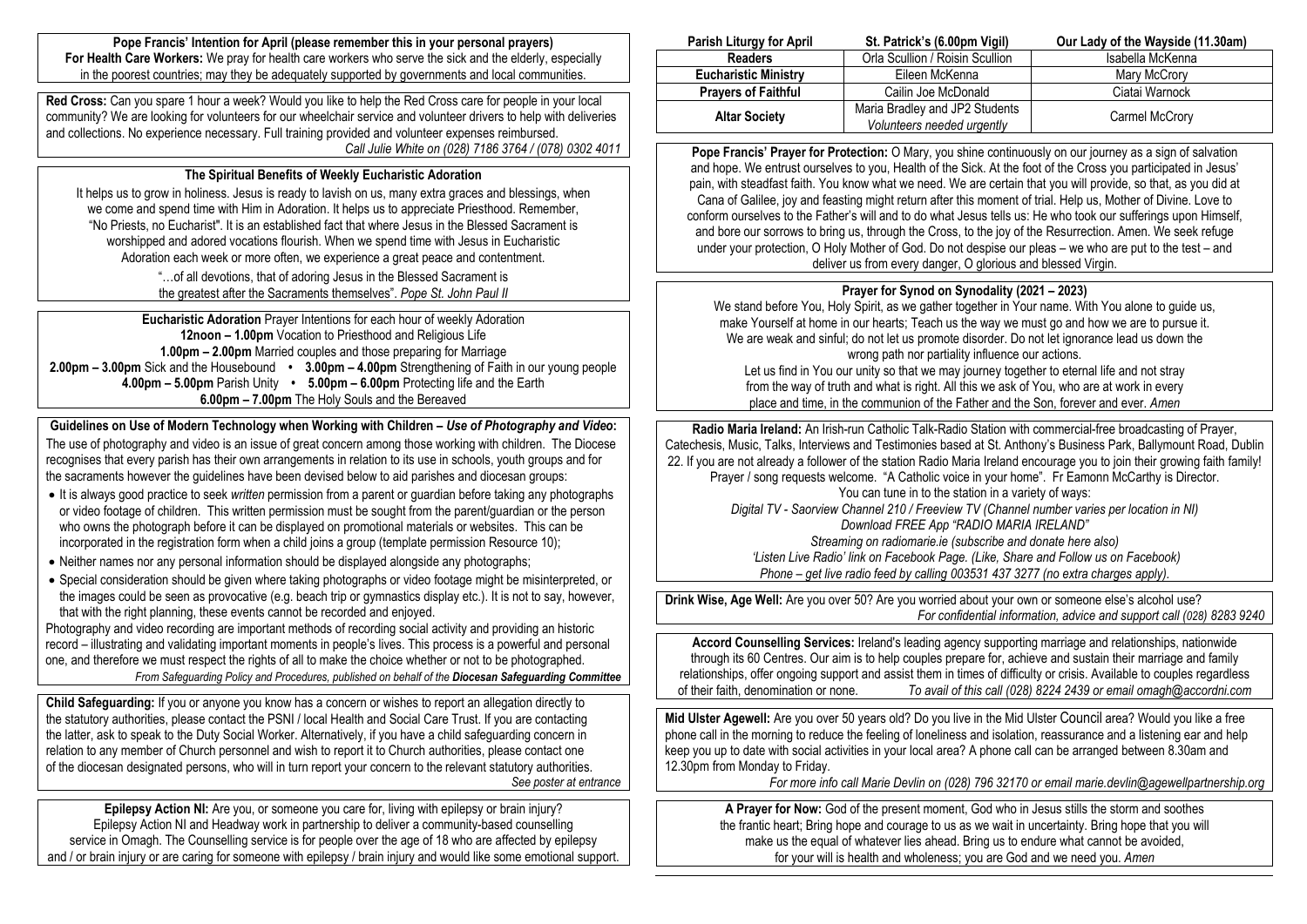**Derry Diocesan Pilgrimage to Lourdes:** Although mindful of all the uncertainties we face at this time, the Pilgrimage Director and staff have begun planning for a return to Lourdes in early summer of 2022. While it is still too early to provide details, it is intended that the date and duration will be as in recent years and hopefully these will be confirmed and announced by the end of 2021. We ask for the prayers of the people of the diocese so that, by the grace of God and intercession of Our Lady of Lourdes, we may return to Lourdes once more.

**What Is Spiritual Communion?** It has long been a Catholic understanding that when circumstances prevent one from receiving Holy Communion, it is possible to make an Act of Spiritual Communion, which is a source of grace. Spiritual Communion is an ardent desire to receive Jesus in the Most Holy Sacrament and lovingly embrace him at a time or in circumstances when one cannot receive Him in sacramental Communion. The most common reason for making an Act of Spiritual Communion is when a person cannot attend Mass. Acts of Spiritual Communion increase our desire to receive sacramental Communion and help us avoid the sins that would make us unable to receive Holy Communion worthily.

**Barnardo's NI –** *Can You Foster***?** Could you give a home to a vulnerable child when they need it most? Fostering is about giving them a safe, secure place to live for a few weeks, months or even years. Barnardo's Fostering NI is looking for foster carers. Foster placements can be long-term, short-term, emergency, short breaks and parent and child together. You must be over 21 to foster and must have a spare bedroom in your home. Foster carers are offered a fostering fee and allowances; they are given training and support. *To learn more call (028) 9065 2288 or visit barnardos.org.uk/foster*

**Towards Peace:** A spiritual support service designed for those who have experienced sexual, physical, emotional or spiritual abuse by Catholic Church personnel in Ireland. Support is also available for family members of abuse survivors. The vision of Towards Peace is to provide a safe supportive space, where people who have been affected by abuse in a Church context can be accompanied as they seek their own experience of spiritual peace, one step at a time. Towards Peace provides spiritual support through one-to-one spiritual direction sessions, with a qualified spiritual companion. Up to 9 sessions are offered and they are free.

**Website:** towardspeace.ie **• Tel:** 01 505 3028 **• Email:** [towardspeace@iecon.ie](mailto:towardspeace@iecon.ie)

# **Northern Ireland Adoption and Foster Care:**

With an increase in children and young people needing foster homes across Northern Ireland, we need you now. Every child deserves to have a happy, loving and safe home where they'll feel cared for, valued and supported. It's always the right time for fostering.

Call us on 0800 0720 137 or visit adoptionandfostercare.hscni.net

#HSCNIFosterCare #FosterForYourCommunity #CouldYouFoster

## **Our Faith –** *Developing What We Were Taught in School***:**

- Was RE just a subject in school? Would you like to really to understand it in practice?
- Are you open to deepening your understanding of your Catholic Faith?
- Do you want to better understand the Mass the celebration to the Eucharist?
- Would you like to explore, discuss and reflect upon issues and questions of faith, the Church, and how to link faith to your everyday life?

The Pathways Adult Faith Programme by Drumalis Retreat Centre, Larne, addresses these questions and more. This two-year faith development programme, delivered one Saturday per month from October to June is available either in-house at Drumalis or by Zoom video-conferencing. *More info, enrolment visit drumalis.co.uk/pathways*

| 2020                               | <b>PARISH STATISTICS</b>  | 2021                                   |
|------------------------------------|---------------------------|----------------------------------------|
| $(17)$ 8 Boys $\cdot$ 9 Girls      | <b>Baptisms</b>           | 10 Boys • 7 Girls [17]                 |
| $(11)$ 4 Bovs $\cdot$ 7 Girls      | <b>First Communion</b>    | 7 Boys • 9 Girls [16]                  |
| $(14)$ 7 Boys $\cdot$ 7 Girls      | Confirmation              | 10 Boys • 6 Girls [16]                 |
| 0 within parish • 1 outside parish | Weddings                  | 5 within parish • 2 outside parish [7] |
|                                    | <b>Deaths and Burials</b> | 12                                     |

#### **Northern Ireland Adoption and Foster Care:**

With an increase in children and young people needing foster homes across Northern Ireland, we need you now. Every child deserves to have a happy, loving and safe home where they'll feel cared for, valued and supported.

It's always the right time for fostering.

Call us on 0800 0720 137 or visit adoptionandfostercare.hscni.net

#HSCNIFosterCare #FosterForYourCommunity #CouldYouFoster

# **Our Faith –** *Developing What We Were Taught in School***:**

- Was RE just a subject in school? Would you like to really to understand it in practice?
- Are you open to deepening your understanding of your Catholic Faith?
- Do you want to better understand the Mass the celebration to the Eucharist?
- Would you like to explore, discuss and reflect upon issues and questions of faith, the Church, and how to link faith to your everyday life?

The Pathways Adult Faith Programme by Drumalis Retreat Centre, Larne, addresses these questions and more. This two-year faith development programme, delivered one Saturday per month from October to June is available either in-house at Drumalis or by Zoom video-conferencing. *More info, enrolment visit drumalis.co.uk/pathways*

**St. Vincent de Paul Helpline:** For those in need of assistance please call 07738 837 992

**Prayer for the End of the Virus**: Almighty and merciful Father, who show your love to all your creation. We come before you asking for an end of the Coronavirus currently ravaging our world. Hear graciously the prayers we make for those affected by the virus in various parts of the world. Grant healing to the sick, eternal life to the dead and consolation to the bereaved families. We pray that an effective medicine to combat the sickness be speedily found. We pray for the relevant governments and health authorities, that they take appropriate steps for the good of the people. Look upon us in your mercy and forgive us our failings. *Amen*

## **Seeing your Life through the Lens of the Gospel:** *John Byrne OSA (jpbyrneosa@gmail.com)*

This passage is a very rich one and it would be a mistake to attempt to pray each and every part of it. Almost every phrase has something new: actions, images, symbols, words. When you read the passage, stay with whatever part of it resonates with your own life, but make sure when you pray it that you stay with the passage until you get beyond the violence and the horror to find a good news lesson for you.

A few specific points taken at random are:

- 1. In this scene of great tragedy, there are people helping others, either reluctantly or with compassion: Simon, the women of Jerusalem, the criminal on the cross, and Jesus himself. Note the differences in the manner in which the help given (as a burden, with sympathy, etc). What has been your experience of helping and being helped?
- 2. Despite the persecution by the leaders Jesus still shows forgiveness. When have you seen that spirit of forgiveness in yourself or in others? In your experience what is the effect of a forgiving spirit ... or the absence of that spirit?
- 3. Towards the end there is a ray of light. Jesus says 'Father, into your hands I commend my spirit'. His relationship with his Father was one of trust, even at a moment like this. What difference has it made to you in times of difficulty or pain to have a relationship of trust with God, or with someone else?

**The Millennium Forum –** *Changing Place Facility***:** This is a space which provides a private area for people who require an adult changing bench, hoist and toilet. Over ¼ million people need Changing Places toilets to enable them to get out and about and enjoy the day-to-day activities many of us take for granted. The Millennium Forum Changing Place is open to all members of the public, not only people attending the theatre.

*Call our Access and Inclusion Officer Lisa Heaney on (028) 7126 4455 (choose option 1) or email lisah@millenniumforum.co.uk*